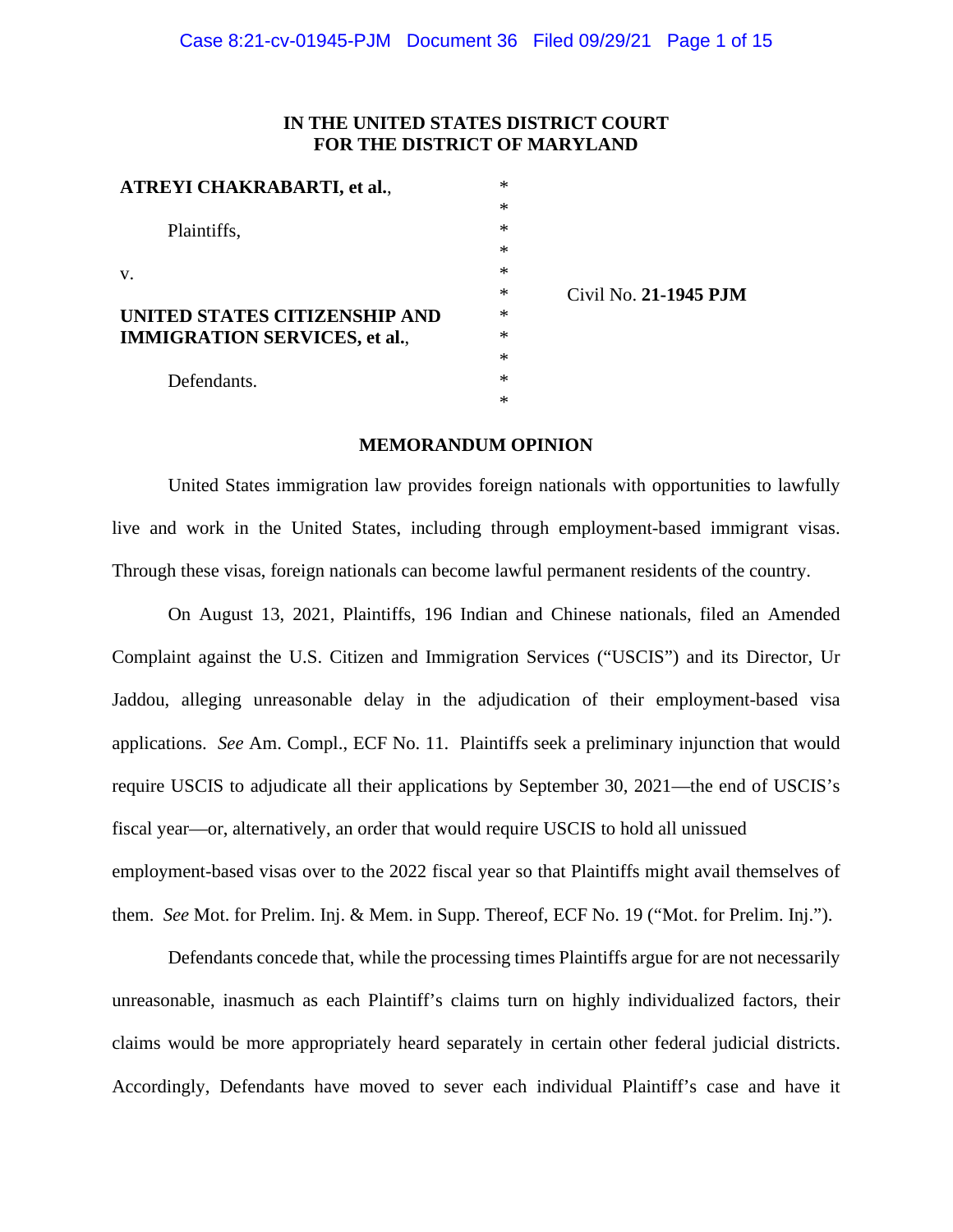# Case 8:21-cv-01945-PJM Document 36 Filed 09/29/21 Page 2 of 15

transferred to the federal district court covering the service center or field office where the Plaintiff's immigration application is currently pending or being processed.<sup>[1](#page-1-0)</sup> Alternatively, Defendants ask the Court to deny Plaintiffs' motion for preliminary injunction and dismiss the case. *See* Defs. Resp. in Opp'n to Mot. for Prelim. Inj. and Mot. to Transfer or Dismiss & Mem. in Supp. Thereof, ECF Nos. 28, 28-1 ("Defs. Mot.").

Plaintiffs urge the Court to keep their claims in one consolidated case in the District of Maryland, essentially in order to further judicial economy.[2](#page-1-1) *See* Reply to Resp. to Mot. for Prelim. Inj. and Resp. in Opp'n to Mot. to Transfer or Dismiss, ECF No. 32 ("Reply"). Defendants adduce a number of arguments why the cases should be severed and transferred, which the Court finds persuasive and which it now proceeds to discuss. Accordingly, the Court **GRANTS** Defendants' Motion to Transfer, will **SEVER** each Plaintiff's claim into a separate actions, and will direct the Clerk to transfer each Plaintiff's claim to the federal district court covering the USCIS service center or field office where the Plaintiff's application is currently pending or being processed.

<span id="page-1-0"></span><sup>&</sup>lt;sup>1</sup> The Field Operations Directorate of USCIS, one of three directorates responsible for the accurate and timely processing of applications and petitions, "processes applications and petitions that require interviews and are not asylum related at its 88 field offices, 16 district offices, and four regional offices across the country." U.S. Government Accountability Office, GAO-21-529, *Report to Congressional Requesters on U.S. Citizenship and Immigration Services: Actions Needed to Address Pending Caseload* (hereinafter, "GAO Report"), August 18, 2021, p. 8.

<span id="page-1-1"></span><sup>&</sup>lt;sup>2</sup> The District of Maryland has recently become the collecting point for a flood of visa filings because, at the end of 2020, the USCIS relocated its national headquarters from the District of Columbia to Camp Springs, Maryland, which is within this Court's jurisdiction. To give an idea of the recent crush of filings, the United States Attorney's Office for the District of Maryland advises that monthly visa filings in this District increased from one filing in January 2021, to 16, 32, and 42, in April, May, and June of this year, respectively. *See* ECF No. 27. As of this writing, some 150 visa cases are pending in this District, all of which were filed after May 1, 2021, the great majority of which have been filed by non-resident petitioners. *Id.* There is no telling how many more such petitions would follow in this District were the Court to rule that the present suit should remain here.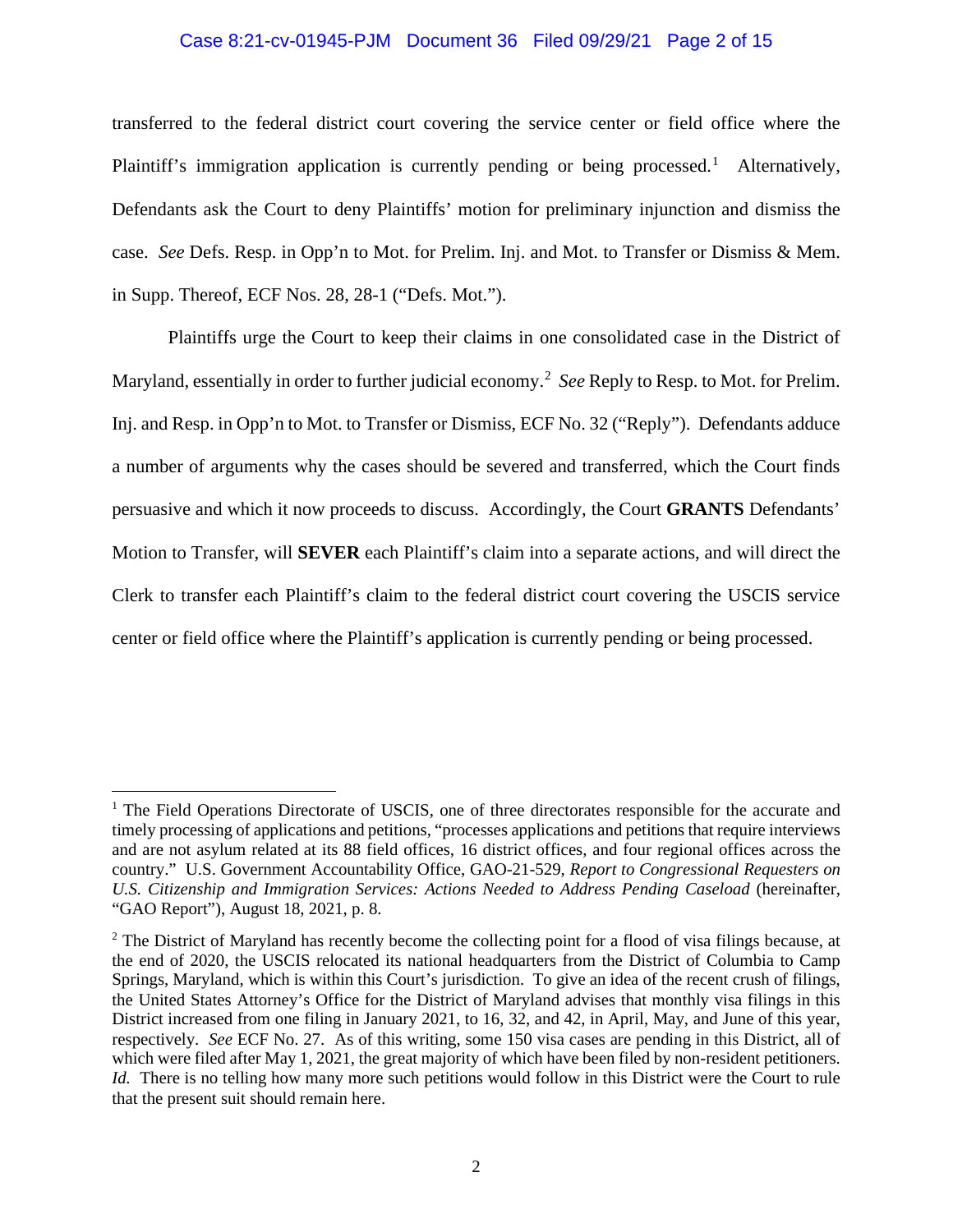**I.**

Generally, a foreign national wishing to relocate to the United States must first obtain an immigrant visa. *Requirements for Immigrant and Nonimmigrant Visas*, U.S. Customs and Border Protection (Jan [3](#page-2-0). 2018).<sup>3</sup> Congress, through the Immigration and Nationality Act ("INA"), grants the Executive Branch broad authority over immigration. *See* 8 U.S.C. § 1101. The INA specifically charges the Secretary of Homeland Security with the administration and enforcement of immigration laws. *Id.* § 1103(a)(1). The Secretary has delegated this authority to the U.S. Citizenship and Immigration Services ("USCIS"), an agency within the Department of Homeland Security. *See* 8 C.F.R. §§ 2.1, 100.1. Among other things, USCIS is responsible for processing immigrant visa applications, including applications for permanent residence. *See id.* § 204.[4](#page-2-1)

Permanent residence applications are categorized into family-based, employment-based, and diversity groups. Pub. L. No. 101-649, 104 Stat. 4978. For an individual to be considered for an employment-based immigrant visa, his or her prospective employer must first file an Immigrant Petition for Alien Worker (Form I-140) with USCIS on behalf of the prospective employee. 8 U.S.C. § 1153(b)(1)(C). After USCIS approves an Immigrant Petition for Alien Worker, an individual present in the United States may seek lawful permanent residence via an "adjustment of status." *Id.* §§ 1101(a)(16), 1255(a).

By statute, Congress has established numerical limits for the number of visas to be granted in a fiscal year in each of the family-based, employment-based, and diversity-based visa

<span id="page-2-0"></span><sup>3</sup> Available at www.cbp.gov/travel/international-visitors.

<span id="page-2-1"></span><sup>4</sup> "Each year, the Department of Homeland Security's (DHS) U.S. Citizenship and Immigration Services (USCIS) processes millions of applications and petitions for person seeking to visit the U.S. for study, work, or other temporary activities; reside in the U.S. on a permanent basis; or become U.S. citizens . . . USCIS is the federal agency charged with adjudicating applications and petitions for immigration benefits, such as humanitarian relief, adjustment to lawful permanent resident status, change or extension of nonimmigrant (i.e. temporary) status, naturalization, and employment authorization." GAO Report, p. 1.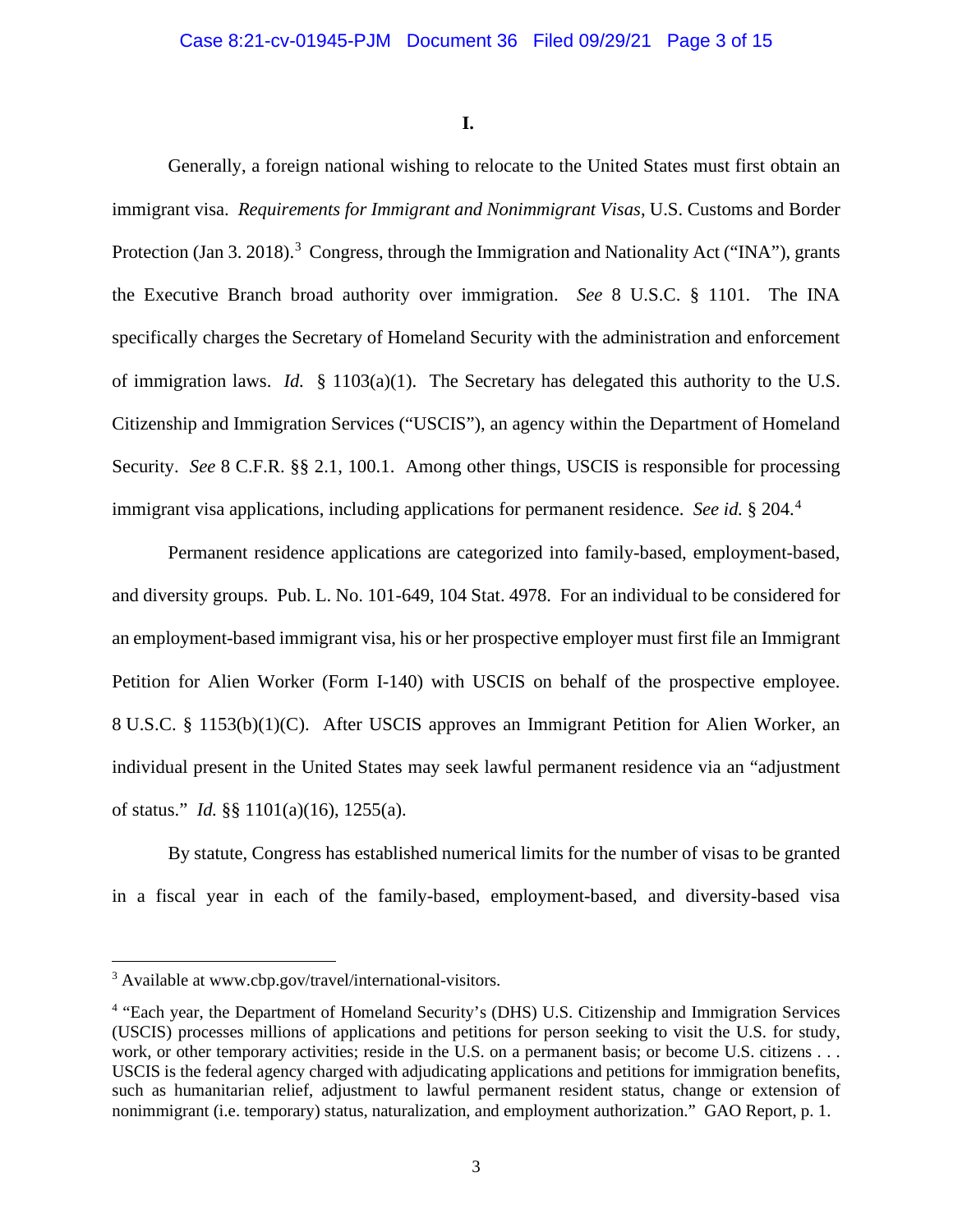#### Case 8:21-cv-01945-PJM Document 36 Filed 09/29/21 Page 4 of 15

categories. *See* 8 U.S.C. § 1151. But Congress has also established a "rollover" mechanism for the family-based and employment-based visa categories. 8 U.S.C.  $\S$  1151(c)(4). Under this mechanism, at the end of each fiscal year, any unused visas numbers from one category automatically roll over to the other category, which creates additional visa availability above the statutory ceiling for the following fiscal year. *Id.* Thus, at the end of fiscal year 2020, fewer family-based visas were used than were allocated by statute, resulting in additional visa numbers rolling over to the employment-based group for fiscal year 2021 (i.e., from October 1, 2020 to September 30, 2021). These rolled-over visas, however, if not used, expire at the end of the fiscal year.

In addition to the numerical limits, Congress has also established per-country limitations for visas: no more than 7% of the total number of family-based or employment-based visas may be made available to citizens of any one country in a single fiscal year.  $8 \text{ U.S.C. } § 1152(a)(2)$ . Due to this per-country cap, citizens of countries with higher numbers of applicants can experience longer wait times for visas.

Plaintiffs, 196 Indian and Chinese nationals, through approved Form I-140s, lawfully live and work in the United States. Am. Compl. ¶¶ 8–19. All seek to obtain lawful permanent resident status, and all have filed I-485 Applications for Adjustment of Status. *Id.* ¶ 9. In their Amended Complaint, filed on August 13, 2021, just over a month ago, Plaintiffs name as defendants USCIS and USCIS Director Ur Jaddou, alleging that they have unreasonably delayed adjudication of their I-485 applications, which they characterize as arbitrary and capricious agency action under the Administrative Procedure Act ("APA"). *Id.* ¶¶ 60–65. Plaintiffs seek, as a first measure of relief, that each of their 196 petitions be adjudicated by September 30 of this year, which is to say within a few short weeks from the time they filed suit.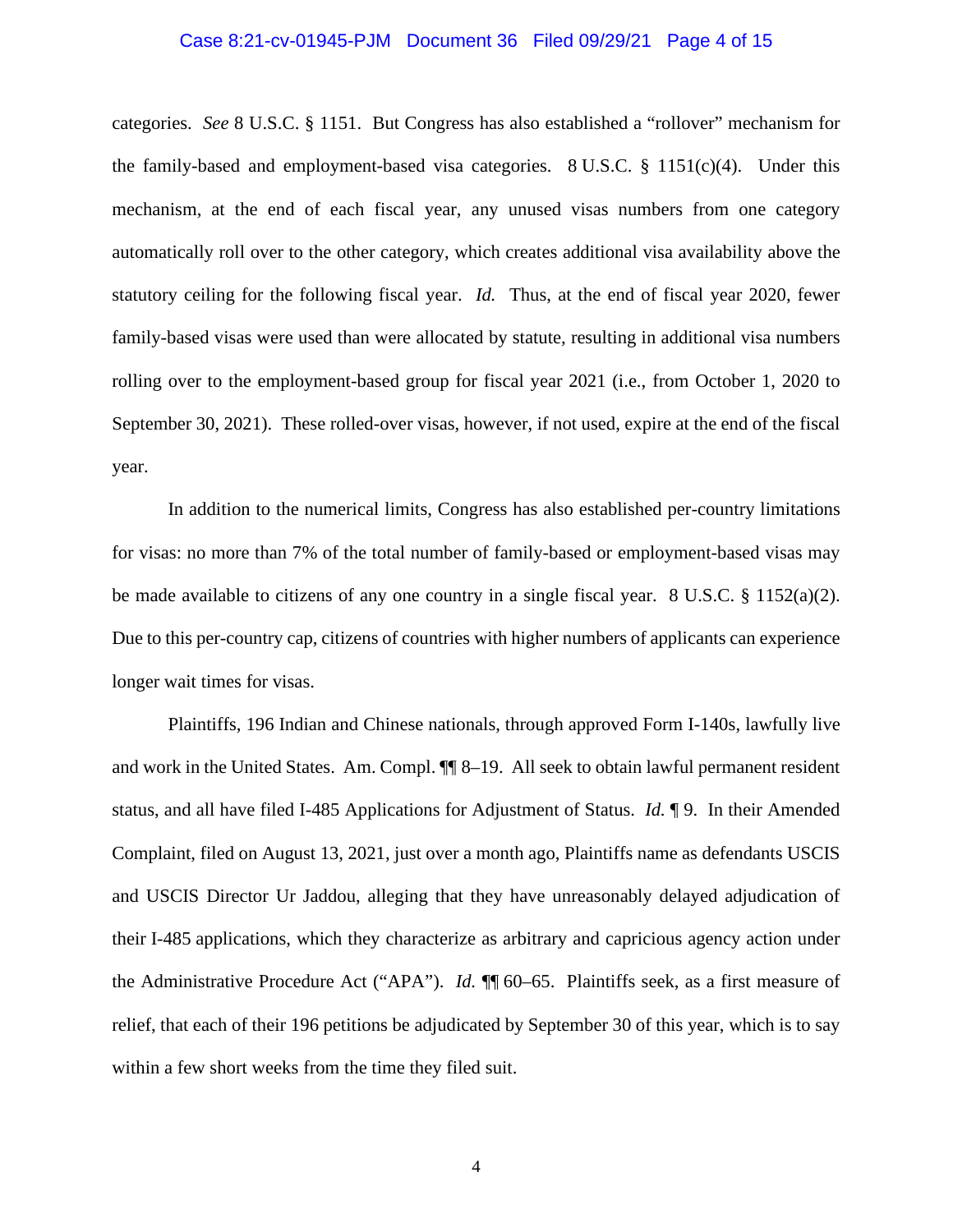# Case 8:21-cv-01945-PJM Document 36 Filed 09/29/21 Page 5 of 15

Among other things, Plaintiffs claim that USCIS was inadequately prepared to adjudicate the volume of applications it received during the 2021 fiscal year. *Id.* ¶ 39. As an alternative to adjudicating their applications before USCIS's fiscal year end on September 30, 2021, Plaintiffs ask the Court to order USCIS to "hold" visa numbers beyond the end of the fiscal year such that Plaintiffs may avail themselves of them. *See* Am. Compl. Defendants have responded with an omnibus motion, asking, to begin with, that the Court grant its motion to sever each Plaintiff's claim and transfer it to a more appropriate federal district court.

Plaintiffs presumably believe that venue in the District of Maryland is proper because Defendants are respectively a federal officer and an agency of the United States who reside in Maryland, and/or because a substantial part of the events or omissions giving rise to their claims occurred in Maryland. Am. Compl. ¶ 5. Specifically, Plaintiffs—albeit not in their Amended Complaint but in their Reply to Defendants' Motion to Sever and Transfer—assert that USCIS "policy" relative to the way their claims are being handled emanated from its headquarters in Maryland, which is to say Plaintiffs submit that their claims in fact occurred in Maryland. Reply at 6. Defendants, however, reiterate their argument: Because each visa application involves myriad individualized considerations, such as an applicant's personal background, employment history, and professional skills (as well as, in some cases, in-person interviews and the need for biometric measurements), severing their claims and sending them to the appropriate federal judicial districts is proper.<sup>[5](#page-4-0)</sup> Defs. Mot. at 5–6. Defendants further suggest that these other venues are more appropriate because, as it is, Plaintiffs' applications are already being processed and

<span id="page-4-0"></span><sup>&</sup>lt;sup>5</sup> "In general, USCIS's case processing tasks include (1) receiving the application or petition, collecting associated fees, entering data in case management systems; (2) conducting background and biometric checks and assessing the complexity of the case; (3) assessing the relevant individual's eligibility, identifying potential fraud or national security concerns, and scheduling an interview (if applicable); (4) interviewing the individual (if applicable); and (5) updating case management systems and issuing notices, requests, decisions and certificates." GAO Report, p. 9.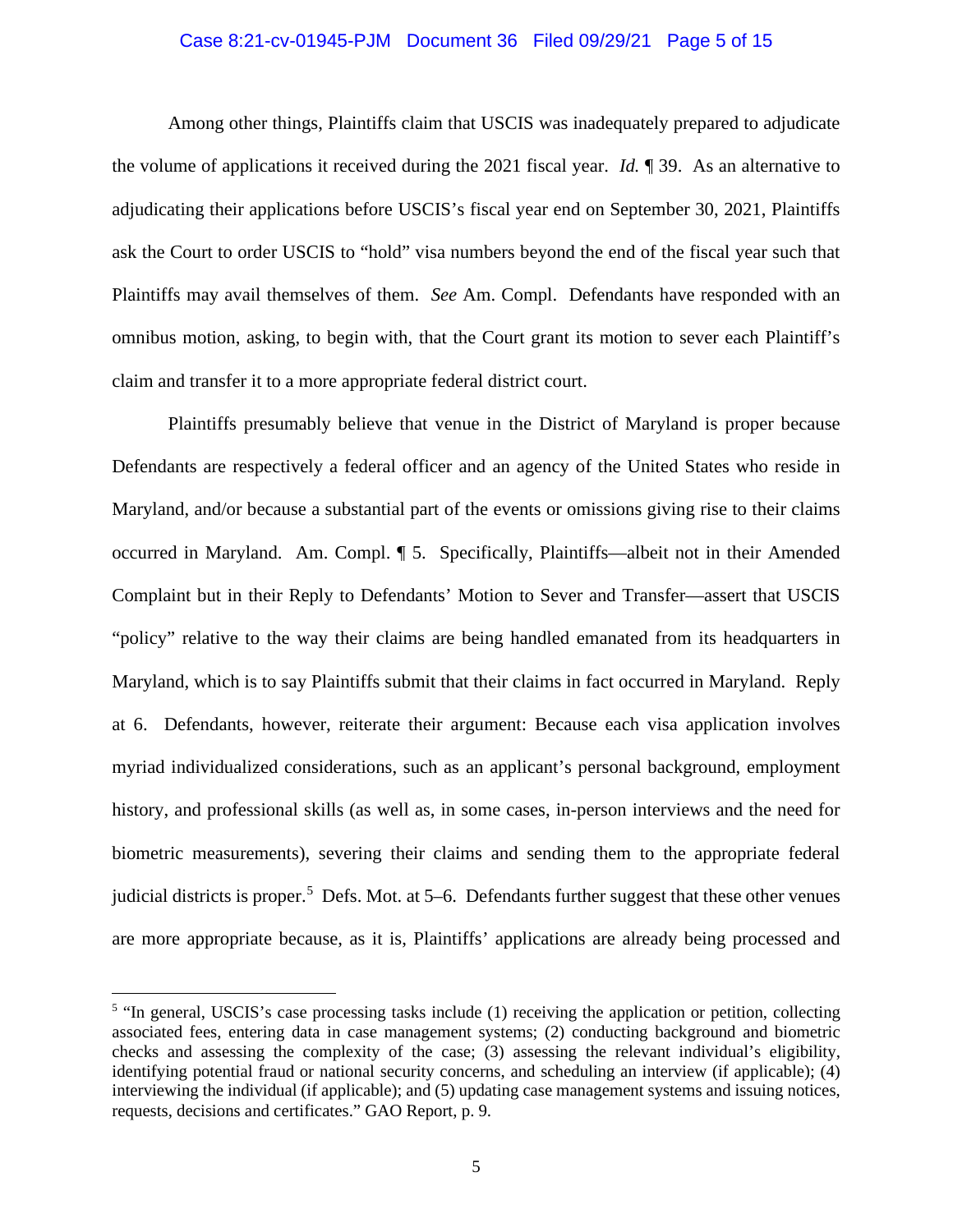#### Case 8:21-cv-01945-PJM Document 36 Filed 09/29/21 Page 6 of 15

adjudicated in regional offices of USCIS, mainly at its Nebraska Service Center, Texas Service Center, and at several USCIS field offices in other federal judicial districts. Defs. Mot. at 8–9.

# **II.**

A civil action brought against an officer or employer of the United States may "be brought in any judicial district in which (A) a defendant in the action resides, (B) a substantial part of the events or omissions giving rise to the claim occurred . . . or (C) the plaintiff resides if no real property is involved in this action." 28 U.S.C. § 1391(e)(1). It is true that the named Defendants in this case "reside" in Maryland, but it is not necessarily true—indeed it is vigorously disputed whether a substantial part of the events or omissions giving rise to the claims occurred in this district. It is also true that, since no real property is involved, Plaintiffs could have filed this suit in the district where they reside, which they have quite definitively chosen not to do. But in any event, deciding whether venue appropriately lies in the District of Maryland does not depend on whether one or more of these factors is/are literally met in a particular case.

For the convenience of parties and witnesses, and in the interest of justice, a district court may transfer an action "to any other district division where it might have been brought." 28 U.S.C. § 1404(a). The burden is on the moving party to show that transfer is warranted under § 1404(a). *Kontoulas v. A.H. Robins Co.*, 745 F.2d 312 (4th Cir. 1984); *Lynch v. Vanderhoef Builders,* 237 F. Supp. 2d 615, 617 (D. Md. 2002). The district court enjoys broad discretion to determine whether transfer is appropriate and considers: "1) the weight accorded the plaintiff's choice of venue; 2) witness convenience and access; 3) convenience of the parties, and 4) the interest of justice." *Trs. of the Plumbers and Pipefitters Nat'l Pension Fund v. Plumbing Servs., Inc.*, 791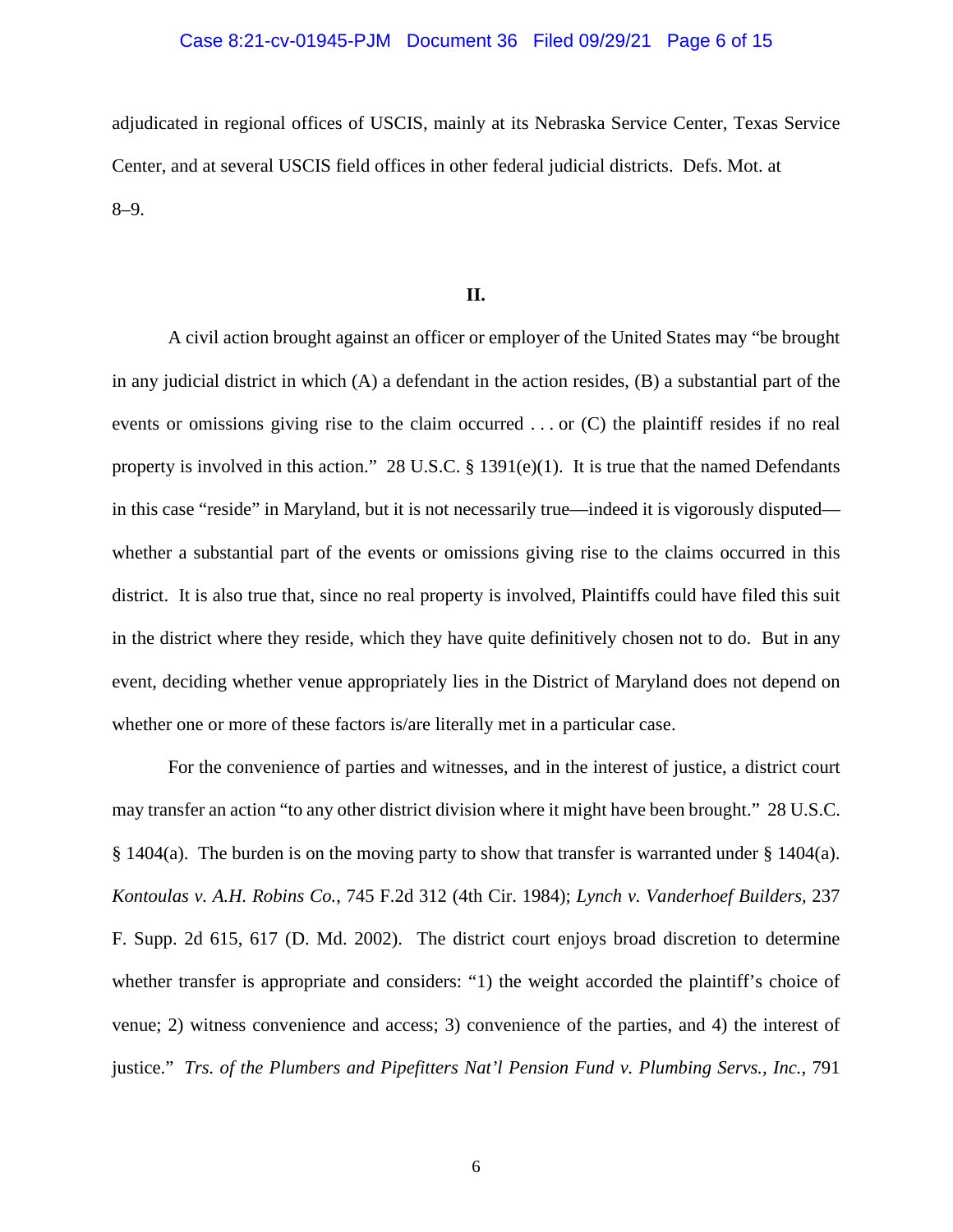# Case 8:21-cv-01945-PJM Document 36 Filed 09/29/21 Page 7 of 15

F.3d 436, 444 (4th Cir. 2015); *Dicken v. United States*, 862 F. Supp. 91, 92 (D. Md. 1994). The Court considers these factors in the present case, with the understanding that the burden is on Defendants to justify transfer.

# The Weight Accorded to Plaintiffs' Choice of Venue

Typically, courts give deference to a plaintiff's choice of forum. *See Piper Aircraft Co v. Reyno,* 454 U.S. 235, 265–66 (1981); *U.S. ex rel. Salomon v. Wolff*, 268 F. Supp. 3d 770, 774 (D. Md. 2017). Deference, however, is not particularly appropriate when "none of the conduct complained of occurred in the forum selected by the plaintiff and said forum has no connection with the matter in controversy." *Salomon* at 774–75 (citing *Dicken*, 862 F. Supp. at 92–93) (internal citations omitted). In particular, when a plaintiff chooses to bring suit in a forum that is not plaintiff's home forum, deference is less likely. *Id.* at 775; *see also Lynch*, 237 F. Supp. 3d at 617 (citing *Dicken*, F. Supp. at 92–93). In this case, all but three of the 196 Plaintiffs reside outside of Maryland and all of their applications—indeed, including those of the three Maryland residents<sup>[6](#page-6-0)</sup>—are or were already pending or being processed outside of Maryland. Defs. Mot. at

<span id="page-6-0"></span><sup>6</sup> USCIS has 88 field offices, 16 district offices, and four regional offices around the country that process applications and petitions. GAO Report, p. 8. Additionally, the Field Operations Directorate's National Benefits Center processes some applications, including certain I-485. *Id.* Although USCIS maintains a field office in Baltimore, Maryland, applicants filing Form I-485 applications for permanent residence or adjustment of status—including applicants who reside in Maryland—are directed to file by mail at USCIS Lockbox Facilities or service center in other states, such as Texas and Arizona. USCIS, *Direct Filing Addresses for Form I-485, Application to Register Permanent Residence or Adjust Status*, available at www.uscis.gov/forms/all-forms/direct-filing-addresses-for-form-i-485-application-to-register-permanentresidence-or-adjust-status. Typically, once initial processing is complete at USCIS Lockbox Facilities or service centers, cases are forwarded to the Nebraska Service Center or Texas Service Center for further processing and adjudication. USCIS, *EB I-485 Adjudications Overview*, available at www.uscis.gov/sites/Default/files/document/outreach-engagements/PED\_Form\_I-485\_EB\_Overview .pdf.

At times, USCIS moves some applications to different field offices in an effort to process the applications more promptly. USCIS, *Field Offices*, available at www.uscis.gov/about-us/find-a-uscis-office/fieldoffices.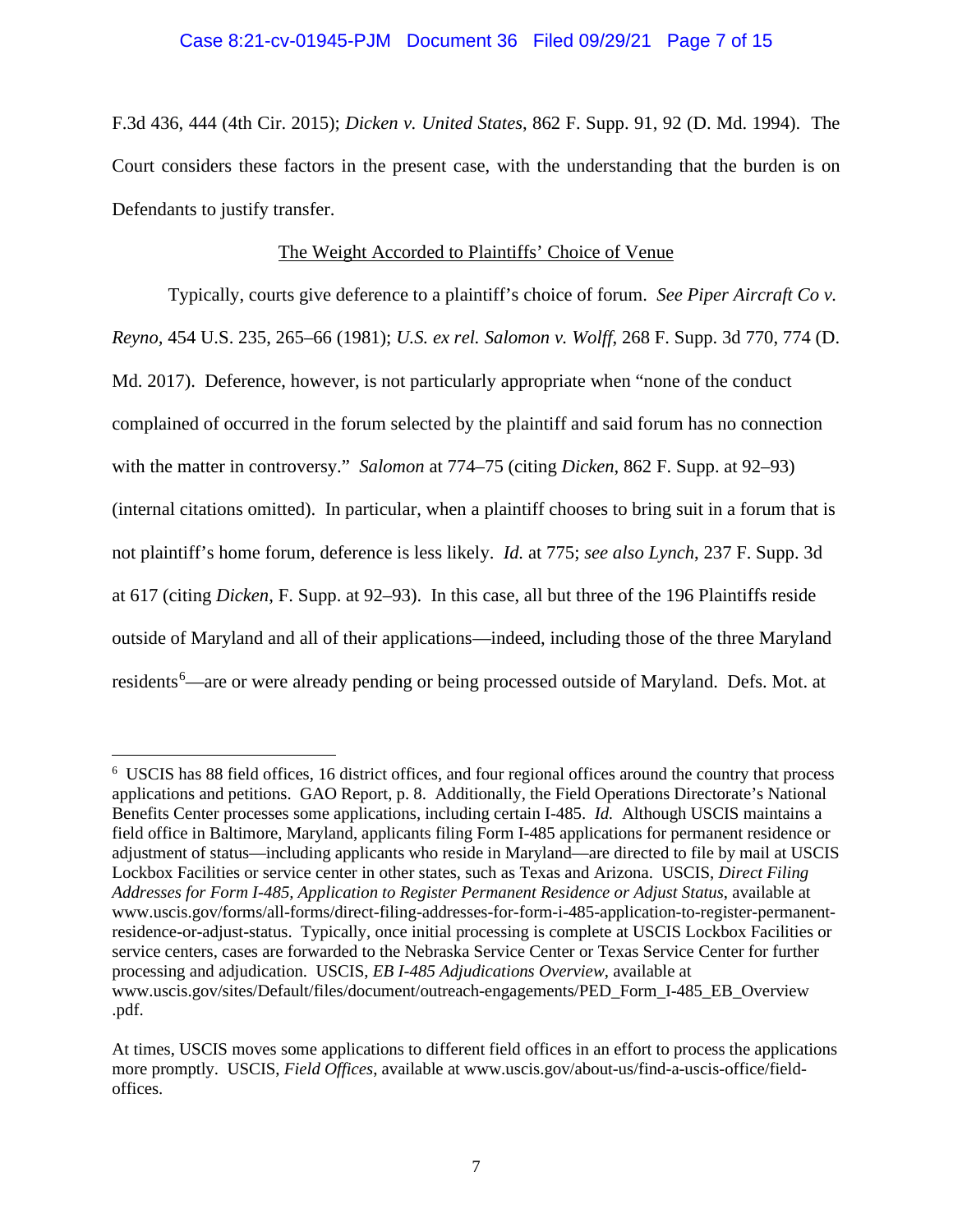#### Case 8:21-cv-01945-PJM Document 36 Filed 09/29/21 Page 8 of 15

8–9. Although Plaintiffs submit that they are challenging broader agency policy, Reply at 6, which, as the Court has noted, was not stated in their original or amended complaints, but only in the Reply to Defendants' Motion to Transfer, the relief they seek is clearly individualized in nature. In essence, the only "policy" Plaintiffs complain of is that their applications are not being acted upon with sufficient dispatch, a claim that every visa applicant could make in every type of visa case where there is apparent delay. In truth, the only connection to this forum Plaintiffs have is that USCIS headquarters and its Director are located in Maryland. Importantly, Plaintiffs have not claimed that any particular act or decision affecting their applications—other than this very broad claim regarding agency policy—took place in Maryland. In other words, their "policy" argument lacks merit.

#### Witness Convenience and Access

Convenience of the witnesses is "perhaps the most important factor to consider when analyzing a § 1404(a) motion to transfer venue." *Salomon*, 268 F. Supp. 3d 775 (D. Md. 2017) (citing *Ralph v. Long*, Civ. No. 8:99-3281-DKC, 2001 WL 706034, at \*3 (D. Md. June 14, 2001)). Generally, when a defendant has shown that most of its key witnesses are residents of another district, motions to transfer are granted. *Id.* In a case involving review of an agency action, 'the location of witnesses is not a significant factor,' but 'the location of the administrative record, however, carries some weight.'" *Melnattur v. United States Citizenship & Immigr. Servs.*, No. 20-cv-3013, 2021 WL 3722732, at \*7 (D.D.C. Aug. 23, 2021) (citing *Aftab v. Gonzalez*, 597 F. Supp. 2d at 83 (D.D.C. 2009). *See also Wolfram Alpha, LLC v. Cuccinelli*, 490 F. Supp. 3d. 324, 333 (D.D.C. 2020).

In the present case, any relevant administrative records will be located in the service centers or field offices where Plaintiffs' applications are currently pending, which is to say all the

8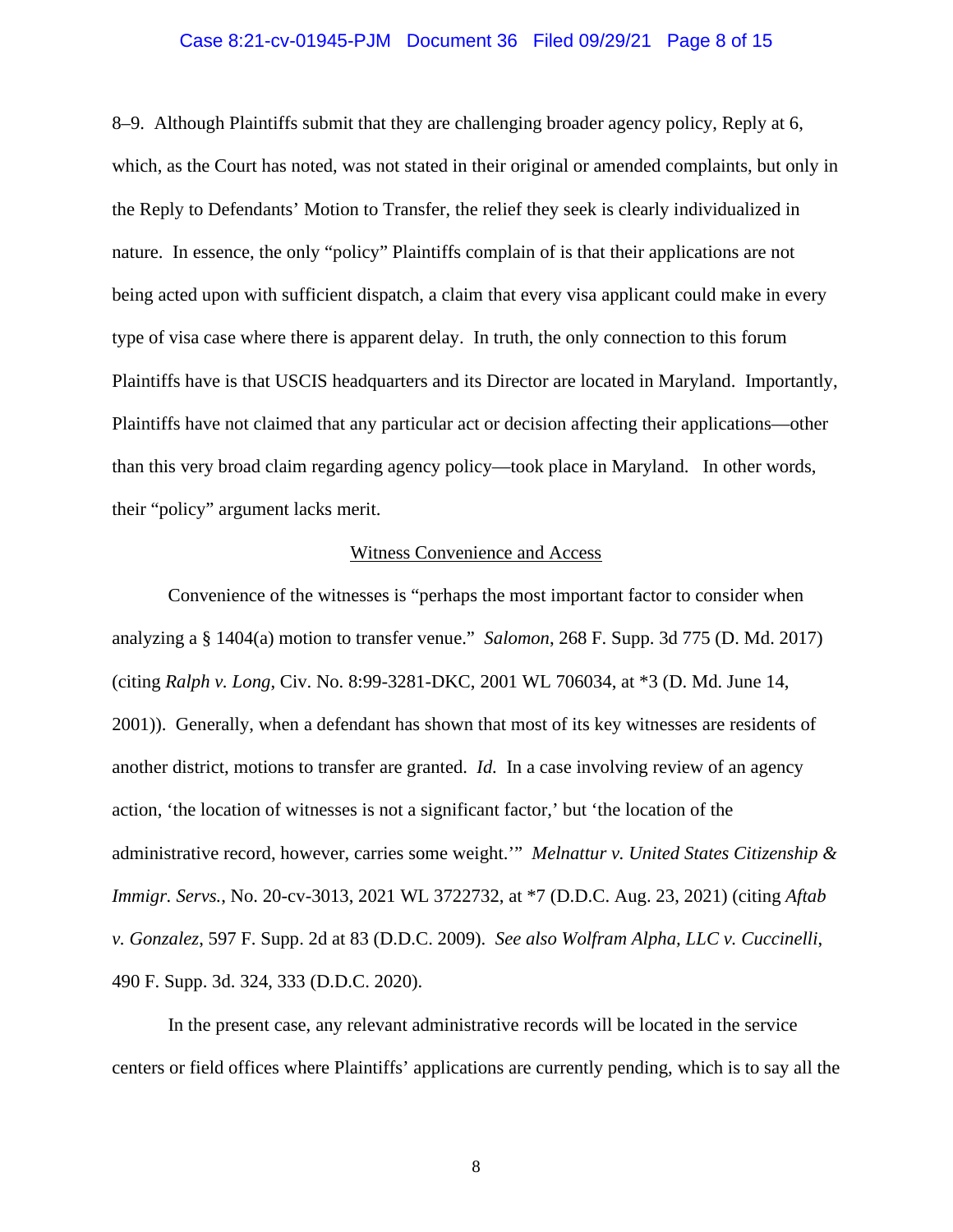#### Case 8:21-cv-01945-PJM Document 36 Filed 09/29/21 Page 9 of 15

records are outside of Maryland. While witness testimony is not ordinarily relevant in matters arising under the APA, the fact remains that USCIS personnel who would be most aware of the status of a Plaintiff's application and delays in processing the application are clearly located at the various USCIS service centers and field offices around the country, not at USCIS headquarters in Maryland. *See Melnattur* at \*7; *Pasem v. USCIS*, No. 20-cv-344, 2020 WL 2514749 at \*4 (D.D.C. May 15, 2020); *Akinyode v. United States Dep't of Homeland Sec.*, No. 21-cv-110, 2021 WL 3021440 at \*4 (D.D.C. July 16, 2021). Witness convenience and access, therefore, weigh heavily in favor of transfer after severance.

#### Convenience of the Parties

 The convenience of the parties also favors transfer. "[T]his factor is chiefly operative in cases where the plaintiff chooses a forum away from (either party's) home." *Dicken*, 862 F. Supp. at 93 (quoting *Bd. of Trs., Sheet Metal Workers Nat'l Fund v. Baylor Heating & Air Cond., Inc.*, 702 F. Supp. 1253, 1259 (E.D. Va. 1988)). In any event, the question of convenience of the parties is always one of the relative convenience of the parties. *Dicken*, 862 F. Supp. at 93 (citing *Bd. of Trustees, Sheet Metal Workers Nat. Fund*, 703 F. Supp. at 1259. To be sure, it would be more convenient for Plaintiffs (and Plaintiffs' counsel) to pursue their 196 claims in one court as opposed to several courts. It would obviously be more efficient for them, given that they share at least some issues in common, e.g., how the concept of rollover of visas works, and a single proceeding certainly would be less costly. But what of convenience to the Defendants? Apart from limited manpower to process a large number of claims in Maryland with the dispatch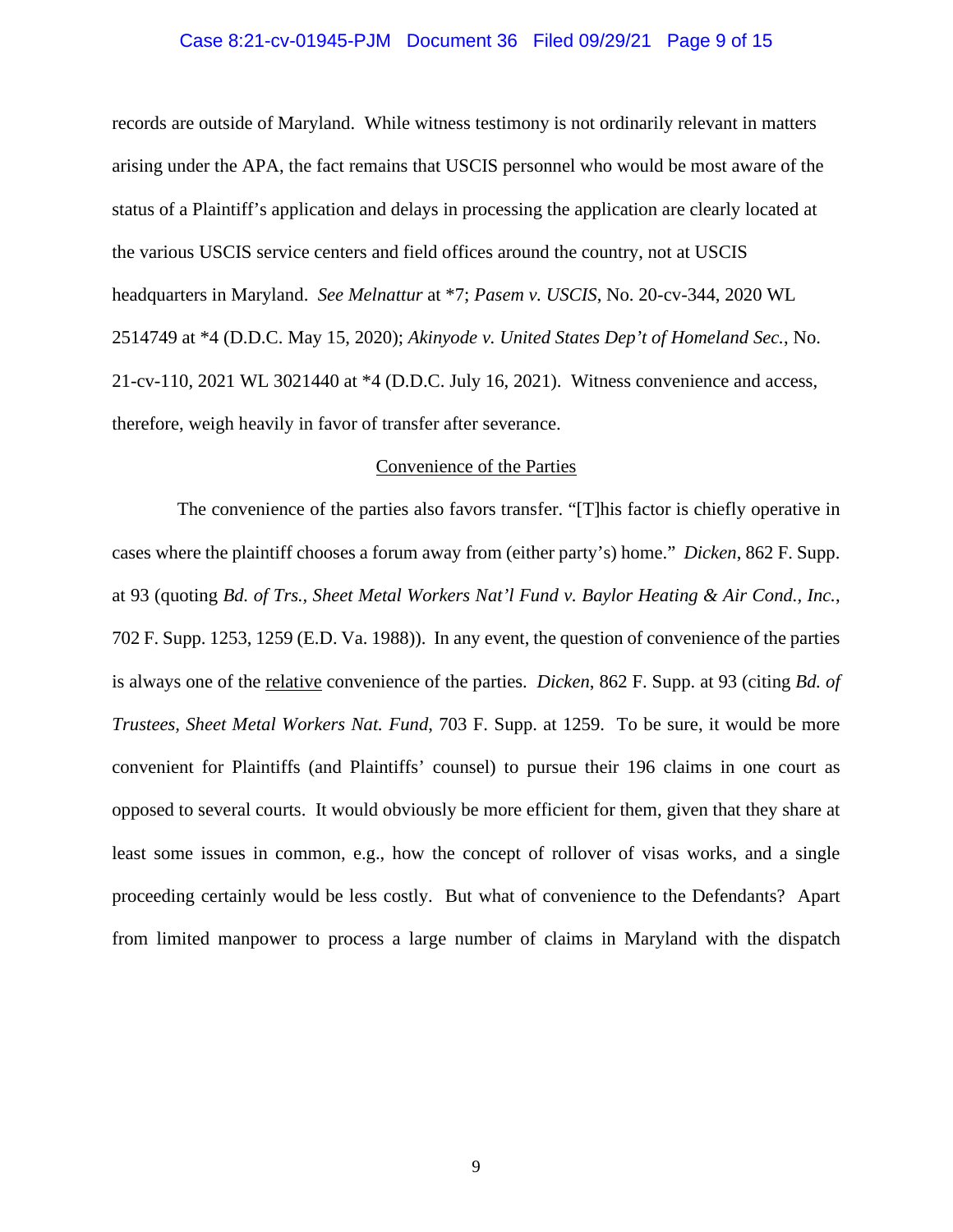# Case 8:21-cv-01945-PJM Document 36 Filed 09/29/21 Page 10 of 15

Plaintiffs ask for,<sup>[7](#page-9-0)</sup> Maryland is not really set up to handle such claims at all.<sup>[8](#page-9-1)</sup> Again, the applications of Plaintiffs are already pending or being processed in the various USCIS service centers and field offices around the country and the administrative records are already there. Obviously, the various personalized determinations required of the applicants can more conveniently be made where the applications are already pending and/or being processed. Convenience of the parties, therefore, also militates in favor of transfer.

# Interest of Justice

The "interest of justice" factor is broad, encompassing all the factors beyond Plaintiffs'

preferred forum and the convenience of witnesses and parties, allowing the court to take into

account several considerations. *See Brock v. Entre Comput. Ctrs., Inc.*, 933 F.2d 1253, 1258 (4th

Cir. 1991); *see also D2L Ltd. v. Blackboard. Inc.*, 671 F. Supp. 2d 768, 783 (D. Md. 2009).

Here, with all respect, when Plaintiffs speak of the interest of justice, it is primarily from their

<span id="page-9-0"></span><sup>7</sup> On September 1, 2021, the Court convened a virtual conference on Zoom of counsel in virtually all visa application suits pending in Maryland federal district court, which also included representatives of the Office of the U.S. Attorney for the District of Maryland. At the conference, Tracy Renaud, Deputy Director of USCIS, stated that, in particular, during the coronavirus pandemic, not only was the Agency's funding negatively impacted (as a user-supported agency, its revenues were down), a 4-month hiring freeze was put in place. ECF No. 27. "USCIS collects fees for processing most types of applications and petitions, which accounted for over 95 percent of its \$4.8 billion budget in fiscal year 2020. Due to the Coronavirus Disease 2019 (COVID-19) pandemic, USCIS received fewer applications causing revenues to decline in the spring of 2020, but rebounded to pre-pandemic levels by the end of summer 2020, according to USCIS data. Some of these revenue decreases were due to travel restrictions imposed by the U.S. and other countries following the pandemic emergency declaration, which resulted in fewer applications and petitions being received. Additionally, USCIS temporarily closed offices because of the pandemic, resulting in further decreases in fee collections." GAO Report, p. 2.

Indeed, as Deputy Director Renaud pointed out on September 1, USCIS not infrequently on short notice must give priority to processing different types of visa requests at the direction of Congress and must do so without receiving payment of the ordinary user fee, as apparently has been the case with the raft of recent applications by Afghan refugees. Ms. Renaud also noted that every time a federal court orders USCIS to expedite handling of an individual applicant's petition, personnel must be taken off other projects to accommodate the order.

<span id="page-9-1"></span><sup>8</sup> *See* Note 6, *supra*.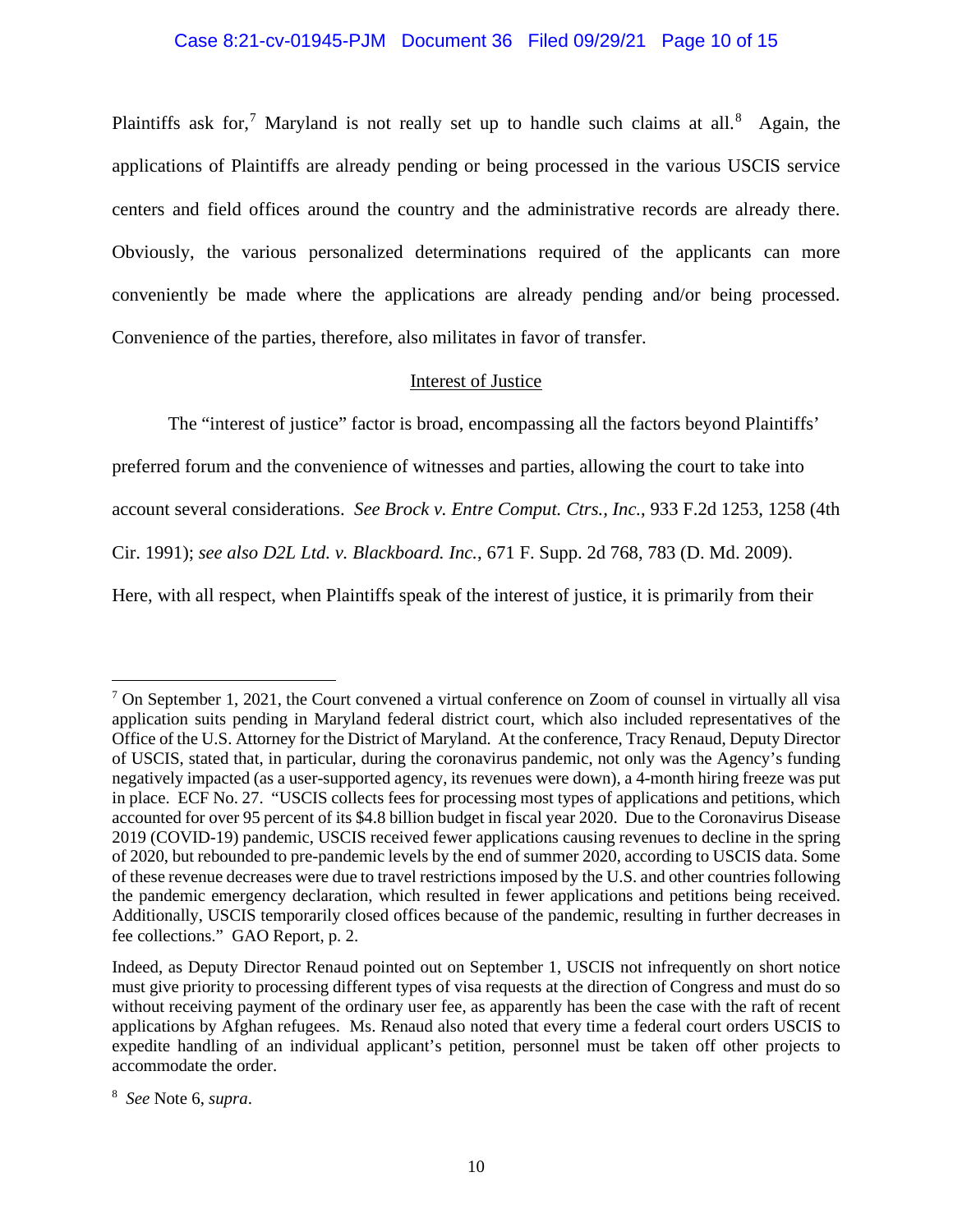### Case 8:21-cv-01945-PJM Document 36 Filed 09/29/21 Page 11 of 15

personal standpoint. They speak of wasted visas, inordinate backlogs, loss of jobs, separation of families, children being aged out of eligibility for visas and such. And while, to be fair, they express concern over delays in processing all visa applications, on the larger picture, Plaintiffs come up short.

First and foremost, courts have an interest in having local controversies decided at home. *Stratagene v. Parsons Behle & Latimer*, 315 F. Supp. 2d 765 (D. Md. 2004) (citing *Brown v. Stallworth*, 235 F. Supp. 2d 453, 456 (D.Md. 2002) (internal citations omitted)). The allegations in this case arise from alleged inaction in USCIS service centers and field offices around the country. Plaintiffs themselves acknowledge that the majority of their applications are already pending or being processed at USCIS service centers in Texas and Nebraska. In effect, what Plaintiffs request of this Court—that USCIS employees in Maryland be ordered to take over and promptly adjudicate applications already pending or being processed in service center or field offices around the country—in itself establishes that their controversies are more "local" in nature.

Plaintiffs' assertion that venue is appropriate in Maryland because USCIS's headquarters lie in Maryland finds scant support in the case law. Courts in the District of Columbia have routinely granted motions to transfer where the only real connection of a plaintiff to the District is that a federal agency's headquarters are located in the District. *Aftab v. Gonzalez*, 597 F. Supp. 2d 76, 81 (D.D.C. 2009) (citing *Al-Ahmed v. Chertoff*, 564 F. Supp. 2d 16, 19 (D.D.C 2008). While it may be that whether venue is appropriate in the judicial district where an agency's headquarters is located turns on whether an agency official personally involved in the decision-making process was also located in that judicial district, *Aftab,* 597 F.Supp. 2d at 81,

11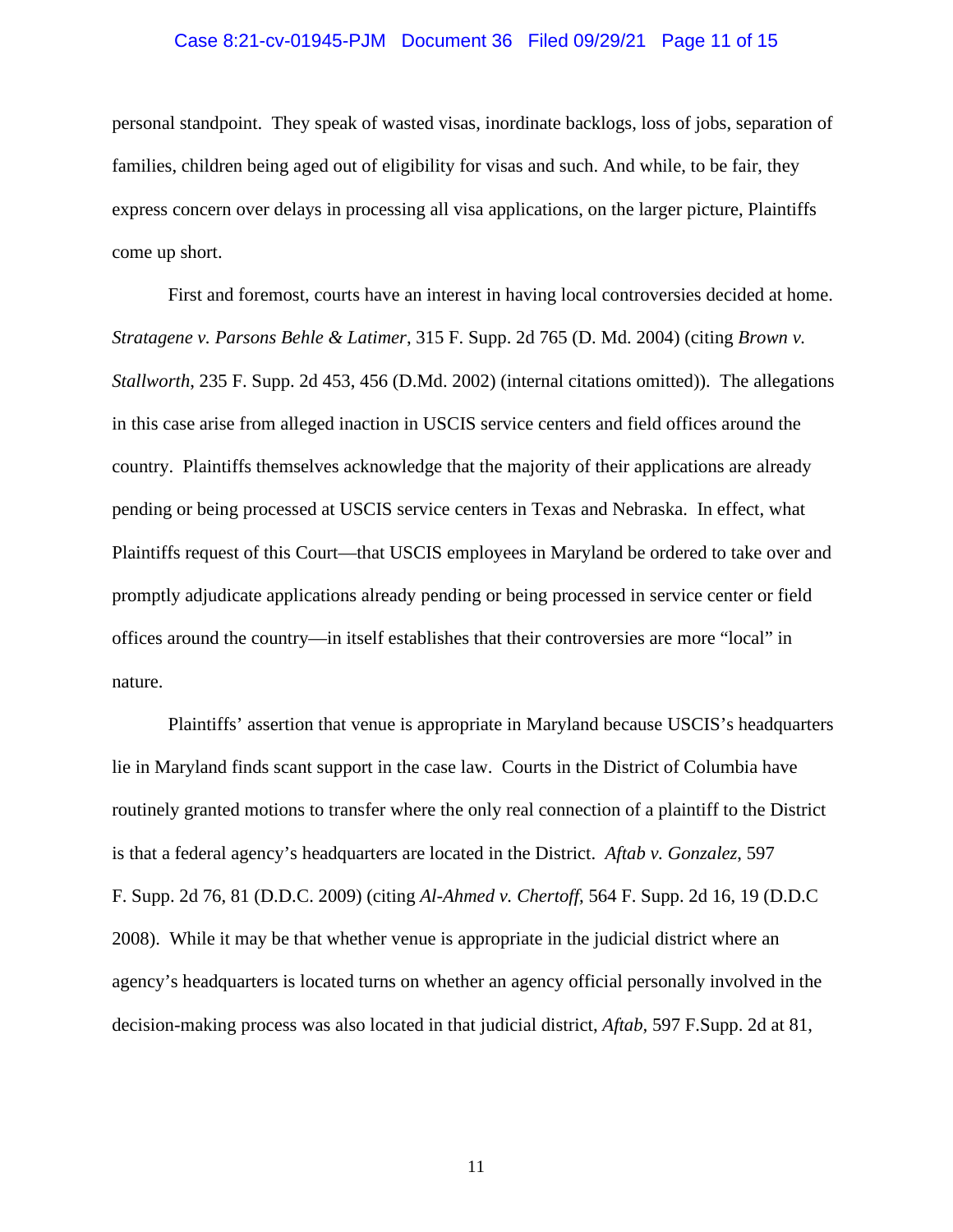### Case 8:21-cv-01945-PJM Document 36 Filed 09/29/21 Page 12 of 15

that is not the case here. It is nowhere alleged that any USCIS personnel in Maryland were personally involved in processing any individual Plaintiff's application.

To repeat: The decision-making process for adjudicating visa applications occurs at USCIS's service centers and field offices throughout the country, not at agency headquarters in Maryland. *See, e.g., Melnattur v. United States Citizenship & Immigr. Servs.,* 20-cv-3013, 2021 WL 3722732, at  $*5$  (D.D.C. Aug. 23, 2021) (transferring to district in which application was adjudicated); *Akinyode v. United States Dep't of Homeland Sec.*, 21-cv-110, 2021 WL 3021440 (D.D.C. July 16, 2021) (same); *Pasem v. USCIS*, 20-cv-344, 2020 WL 2514749, at \*3 (D.D.C. May 15, 2020) (same).

There are further considerations:

During a recorded telephone conference on September 14, 2021 between the Court, Plaintiffs' counsel in the present case, and the Assistant U.S. Attorney (AUSA) representing USCIS, the Court inquired of the AUSA, how many applicants for visa adjustments were situated similarly to the 196 Plaintiffs in this case. *See* ECF No. 31. Her response: There were approximately 250,000 such persons, some of whom were, so to speak, already "in line" ahead of Plaintiffs. *Id.* It is difficult to see how justice would be served if the Court were to grant relief to the eleventh hour request of these particular Plaintiffs, in preference to the thousands of others, many of whom may well be "in line" ahead of them.<sup>[9](#page-11-0)</sup>

Finally, there is this: Given the thousands – perhaps better said, tens of thousands of visa application cases that might descend upon this District should the Court decide that this

<span id="page-11-0"></span><sup>9</sup> Of note, USCIS has invited the Court's attention to the fact that, most, if not all Plaintiffs in this case claim inordinate delays of 7 to 9 months on the part of USCIS in processing their claims. Yet the median processing times posted for the Nebraska Service Center and the Texas Service Center are 12 and 25 months respectively. Again, the relative justice of speeding up the processing of these 196 claims over those of many others similarly situated is hard to justify.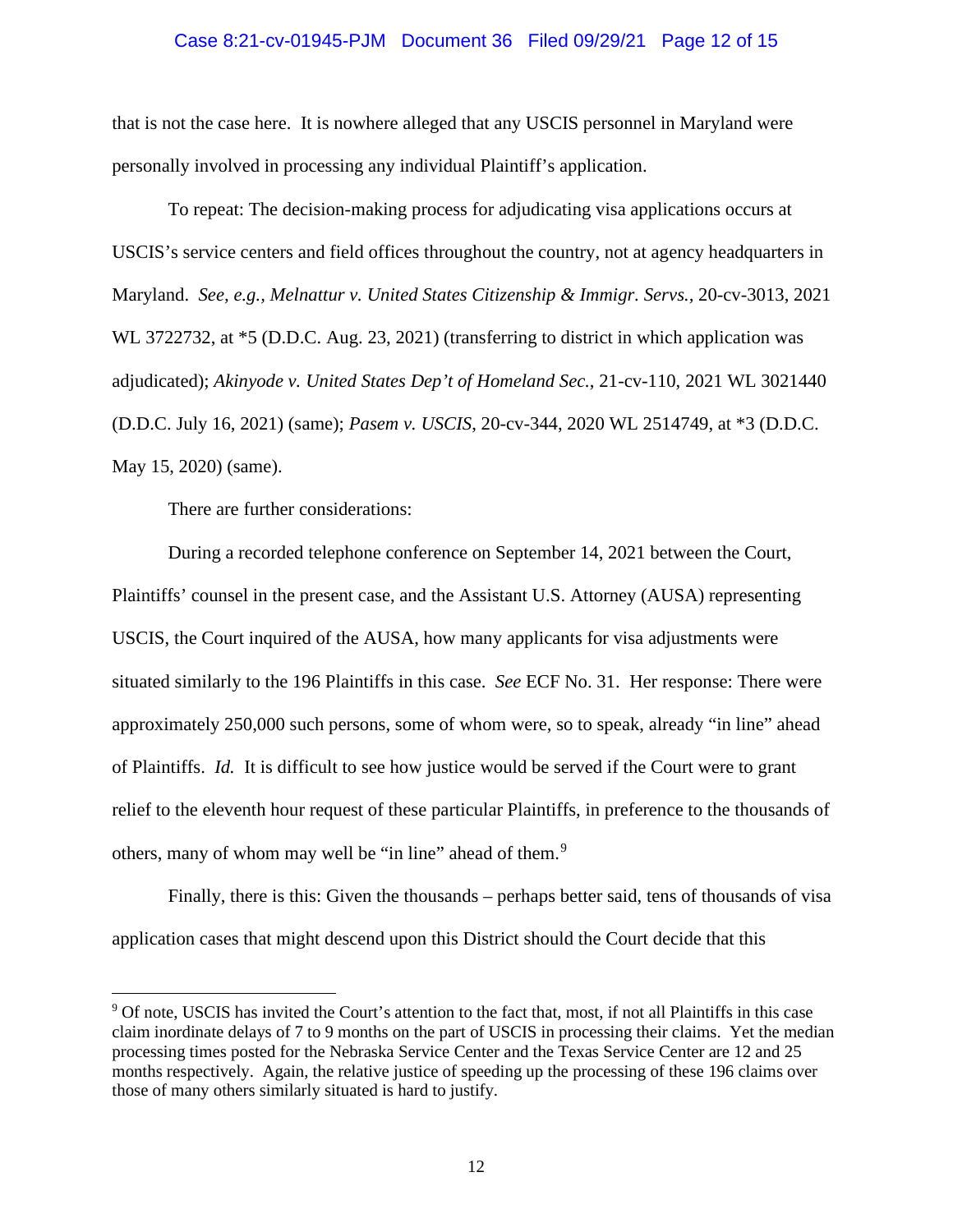### Case 8:21-cv-01945-PJM Document 36 Filed 09/29/21 Page 13 of 15

particular case belongs here, one or more members of this Court may be required to become fulltime reviewers of these visa application cases, an outcome which would obviously derogate from the other important matters the Court must attend to. A country-wide structure to accommodate the multiplicity of potential filings by visa applicants—the service centers and field offices—is already in place. While it may be less convenient for applicants to have to pursue their claims in several forums, involving more time and more cost, overall, this arrangement for adjudication of the sort of claims Plaintiffs ask to have USCIS headquarters handle in Maryland is entirely reasonable.

# **III.**

Under Federal Rule of Civil Procedure 21, a district court has broad discretion in deciding whether to grant severance of a claim. Fed. R. Civ. P. 21; *CVI/Beta Ventures, Inc. v. Custom Optical Frames, Inc.*, 896 F. Supp. 505, 506 (D. Md. 1995) (*citing United States v. O'Neill*, 709 F.3d 361, 369 (5th Cir. 1983)). "In determining whether severance is proper, courts consider: "(1) whether the issues sought to be tried separately are significantly different from one another; (2) whether the separable issues require different witnesses and different documentary proof; (3) whether the party opposing severance will be prejudiced if it is granted; and (4) whether the party requesting severance will be prejudiced if the claims are not severed." *Equal Rights Center v. Equity Residential*, 483 F. Supp. 2d 482, 489 (D. Md. 2007). Claims may be severed if doing so "will serve the ends of justice and further the prompt and efficient disposition of litigation." *CVI/Beta Ventures*, 896 F. Supp. at 506.

Essentially these factors have already been discussed in considering the propriety of transferring Plaintiffs' cases. While Plaintiffs share the common issue that they would like to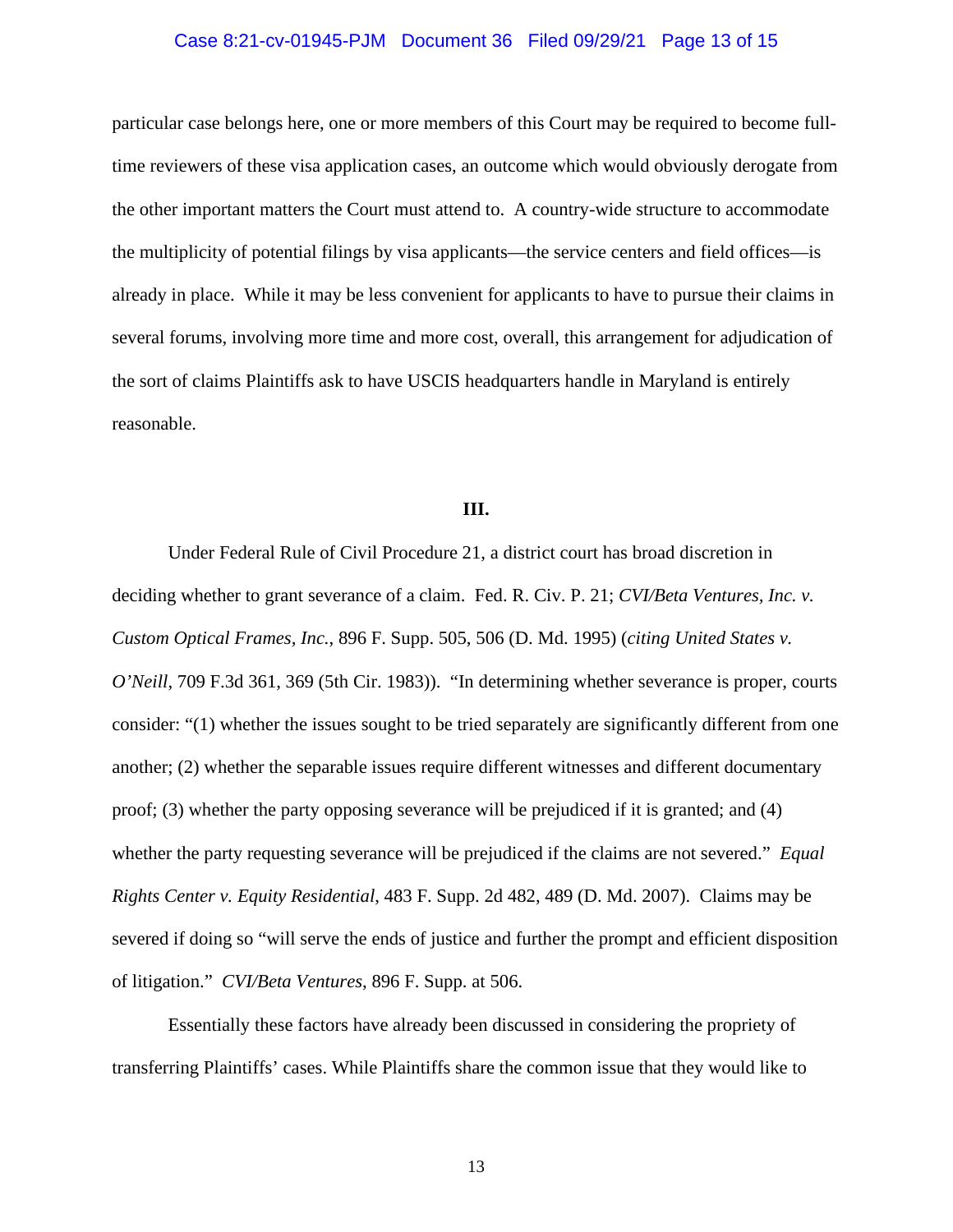# Case 8:21-cv-01945-PJM Document 36 Filed 09/29/21 Page 14 of 15

avail themselves of the rolled over visas for the current fiscal year, and while, as individuals, they would, in a sense, suffer prejudice if they cannot, the unalterable fact is that their claims involve different documentary proof and different witnesses such that USCIS and multiple other visa applicants would be prejudiced if Plaintiffs' claims are not severed. To effectuate transfer of these cases, therefore, the Court will exercise its discretion and sever each of the claims of the 196 Plaintiffs into separate actions based on the USCIS location where the Plaintiff's application is pending or is being processed. Each case will then be transferred to the federal judicial district for the region where service center or field office in which the claim is pending or being processed.[10](#page-13-0)

# **CONCLUSION**

While not unsympathetic to the fact that Plaintiffs' visa applications may not have been acted upon with the celerity Plaintiffs hoped for, Defendants have fairly demonstrated that Plaintiffs' claims should not be heard in Maryland.<sup>[11](#page-13-1)</sup>

<span id="page-13-0"></span><sup>&</sup>lt;sup>10</sup> The Court notes that since this suit was filed, the individual claims of some Plaintiffs have been approved. Among those approved were two of the three Plaintiffs residing in Maryland. The Court hesitates, however, to find these and other already approved claims of individual Plaintiffs moot. As with all Plaintiffs' claims, they will be transferred to the appropriate federal district court which can determine what further processing, if any, is required.

<span id="page-13-1"></span><sup>&</sup>lt;sup>11</sup> The Court in no way means to suggest that USCIS has no substantial backlog problem in processing visa applications. To remind: the full title of the recent GAO Report to Congressional Requesters is: "U.S. Citizenship and Immigration Services: Actions Needed to Address Pending Caseloads (emphasis added). Page 1 of the GAO Report elaborates: "In recent years, Congress and stakeholders have raised questions about the size and growth of USCIS's pending caseload and the effects of its processing times on families and businesses who rely on the immigration system." GAO Report, p. 1. Still, the immediate issue in the present case is whether the petitions of certain applicants for employment-based visas from around the country should be adjudicated in Maryland, the headquarters of USCIS. Whether USCIS needs to reform its structural arrangements of the sort implicated in this case is more properly a matter for the Agency to deal with internally or should be addressed pursuant to Congressional directive. In the context of the imminent expiration of the rolled over visas in the present case, see the recent opinion by the Editorial Board of the Washington Post: *Green cards are about to go to waste: Will anyone save them?*, WASH. POST., Sept. 22, 2021 at A26.